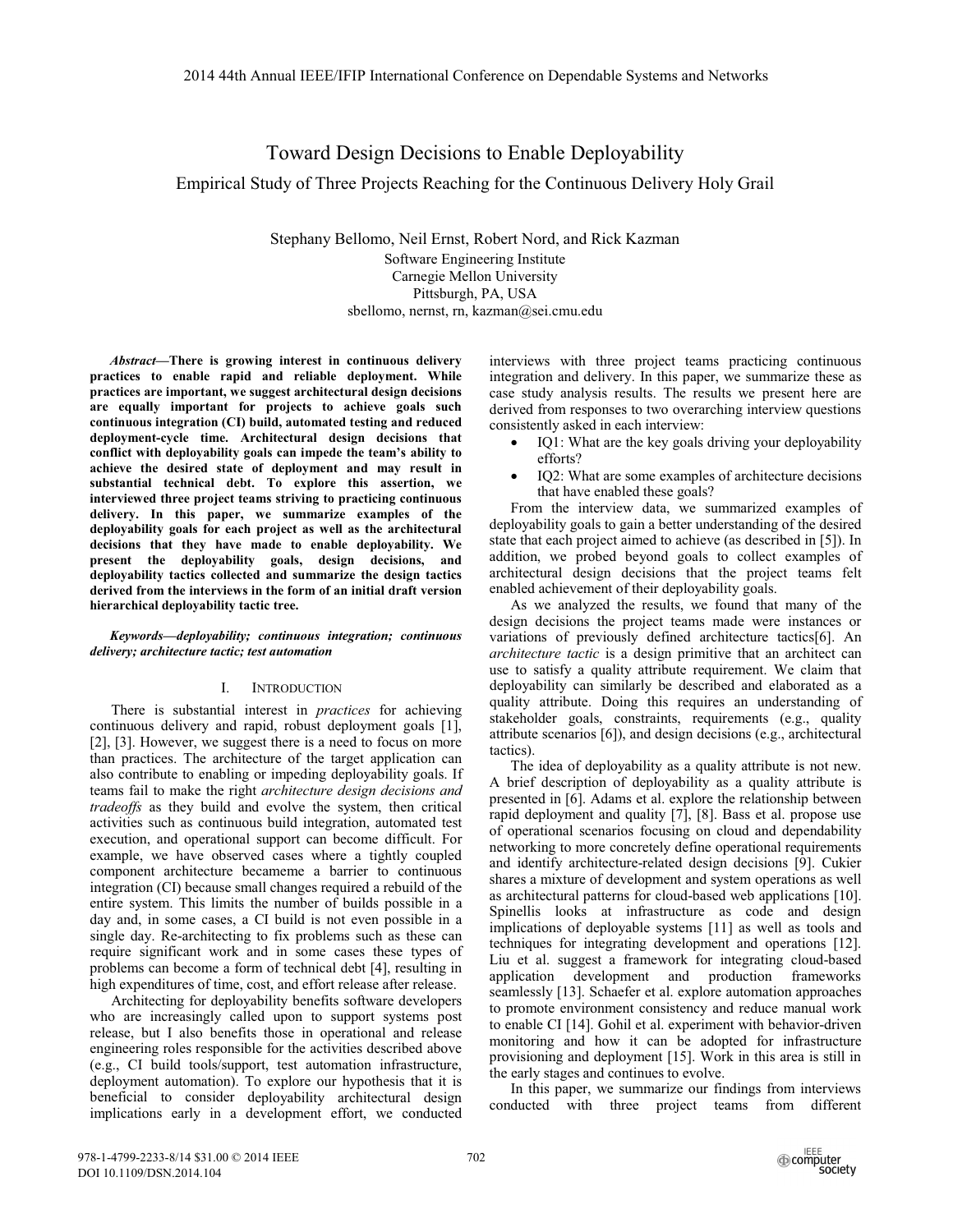organizations. We summarize deployability goals, design decisions, and tactics that we elicited. The deployability tactics we collected are summarized in a tactic tree. The deployability goals that we collected through interviews form the first level of the tree. The set of deployability tactics that we collected through interviews form the lower branches. The derived tactics tree contains new tactics as well as previously defined tactics that crosscut (or are variations of) existing tactics in quality attribute areas such as modifiability, testability, availability, and performance.

## II. RESEARCH METHOD DESCRIPTION

We conducted three interviews with technical leads and architects of projects that have deployability (or continuous delivery) as a major focus. To collect data, we asked each interviewee the questions listed above as IQ1 and IQ2. We probed for "incident descriptions" that allowed us to collect concrete examples from which to derive results. We recorded each interview and extracted raw examples from the recorded transcripts . The results are summarized and presented in Section III.

## *A. Project Profile*

We interviewed technical leads and architects from three projects, which we will refer to as Projects A, B, and C. These teams were from three different organizations working on different types of software projects. The organization for Project A primarily develops federal business systems. The application Project A is currently building enables clients to buy and sell securities. The organization for Project B is an academic institution and the application provides a heavily used virtual training environment with e-learning and virtual lab capability. The organization for Project C a large software contractor building a sales portal for financial transactions. While A and C coincidentally support financial applications, the project teams are from different organizations and the capabilities the applications provide are very different from each other. We provide a high-level profile of some of the project characteristics in Table I.

From Table I we see that all three projects used some variant of an Agile/Scrum project management framework. The size and SLOC varied, but all were large projects. All of

TABLE I. PROJECT PROFILE

| Pro-<br>ject | Management<br>Approach                                          | Size<br>Metrics                                      | Years<br>Opera-<br>tional | Release<br>Cadence                                                                           | CI<br>Cadence     |
|--------------|-----------------------------------------------------------------|------------------------------------------------------|---------------------------|----------------------------------------------------------------------------------------------|-------------------|
| A            | Agile/Scrum<br>(last 2 years<br>and traditional<br>before that) | 1M SLOC                                              | 17                        | Client release<br>available<br>$\mathcal{L}$<br>every<br>months<br>(not<br>all accept it)    | Daily CI<br>build |
| B            | Water-Scrum-<br>Fall                                            | 3M SLOC,<br>team size<br>$6 - 8.$<br>90.000<br>users | $3+$                      | Internal<br>release every<br>weeks.<br>$2 - 3$<br>external<br>release<br><b>as</b><br>needed | Daily CI<br>build |
| C            | Agile/Scrum                                                     | Team<br>size 30                                      | $2+$                      | Internal<br>release every<br>$2 - 3$<br>weeks,<br>customer<br>release every<br>$2-3$ months  | Daily CI<br>build |

the systems have been in operational use for several years. All were releasing internally every two to three weeks for client feedback but were externally deploying only every two or three months. All projects practiced daily CI. More project details, such as brief architecture description, languages, and so forth, are provided in Section III.

# III. RESEARCH OBSERVATIONS

In this section, we describe example deployability goals from Projects A, B, and C followed by raw design-decision examples and tactics. We conclude the section with a first draft of an architecture tactics tree which summarizes the examples provided in the interview data.

## *A. Deployability Goals Summary (by Project)*

Below we summarize responses to IQ1: What are the key goals driving your deployability efforts? The interviewees were not familiar with the term *deployability goals*, so we interchangeably used the term *continuous delivery goals* during the IQ1 data collection.

# Project A Goals:

- Goal 1: Shorten feedback cycle time and integrate frequently to avoid integration problems
- Goal 2: Enable nightly integration builds with successfully run automated tests
- Goal 3: Simplify deployment and minimize deployment time

## Project B Goals:

- Goal 1: Achieve actual CI (beyond daily integration)
- Goal 2: Promote the habit of frequent and automated means of deploying

# Project C Goals:

- Goal 1: Enable CI and delivery
- Goal 2: Enable extensive test automation to include unit, functional, acceptance, and other types of testing
- Goal 3: Automate deployment and increase frequency and comfort with deployment
- Goal 4: Reduce the gap between environments to keep them consistent and reduce deployment errors and complexity

To synthesize this information in Table II, we affinity grouped the goals into more general goals (as shown in the middle column of Table II). We then mapped these generalized goal names to the specific project goals to show which projects are focused on which goals.

TABLE II. DEPLOYABILITY GOALS SUMMARY

|    | <b>Generalized Name of</b><br><b>Deployability Goal</b> | <b>Mapping of Project Goals</b><br>to Generalized Goal |  |  |
|----|---------------------------------------------------------|--------------------------------------------------------|--|--|
| G1 | <b>Enable Build and Continuous</b>                      | PA-G1. PB-G1. PC-G1                                    |  |  |
|    | Integration                                             |                                                        |  |  |
| G2 | <b>Enable Test Automation</b>                           | PA-G2, PB-G2, PB-G2                                    |  |  |
| G3 | Enable<br>Deployment<br>and                             | PA-G3, PB-G2, PB-G3                                    |  |  |
|    | <b>Robust Operations</b>                                |                                                        |  |  |
| G4 | Synchronized<br>Enable<br>and                           | PC-G3. PC-G4                                           |  |  |
|    | <b>Flexible Environments</b>                            |                                                        |  |  |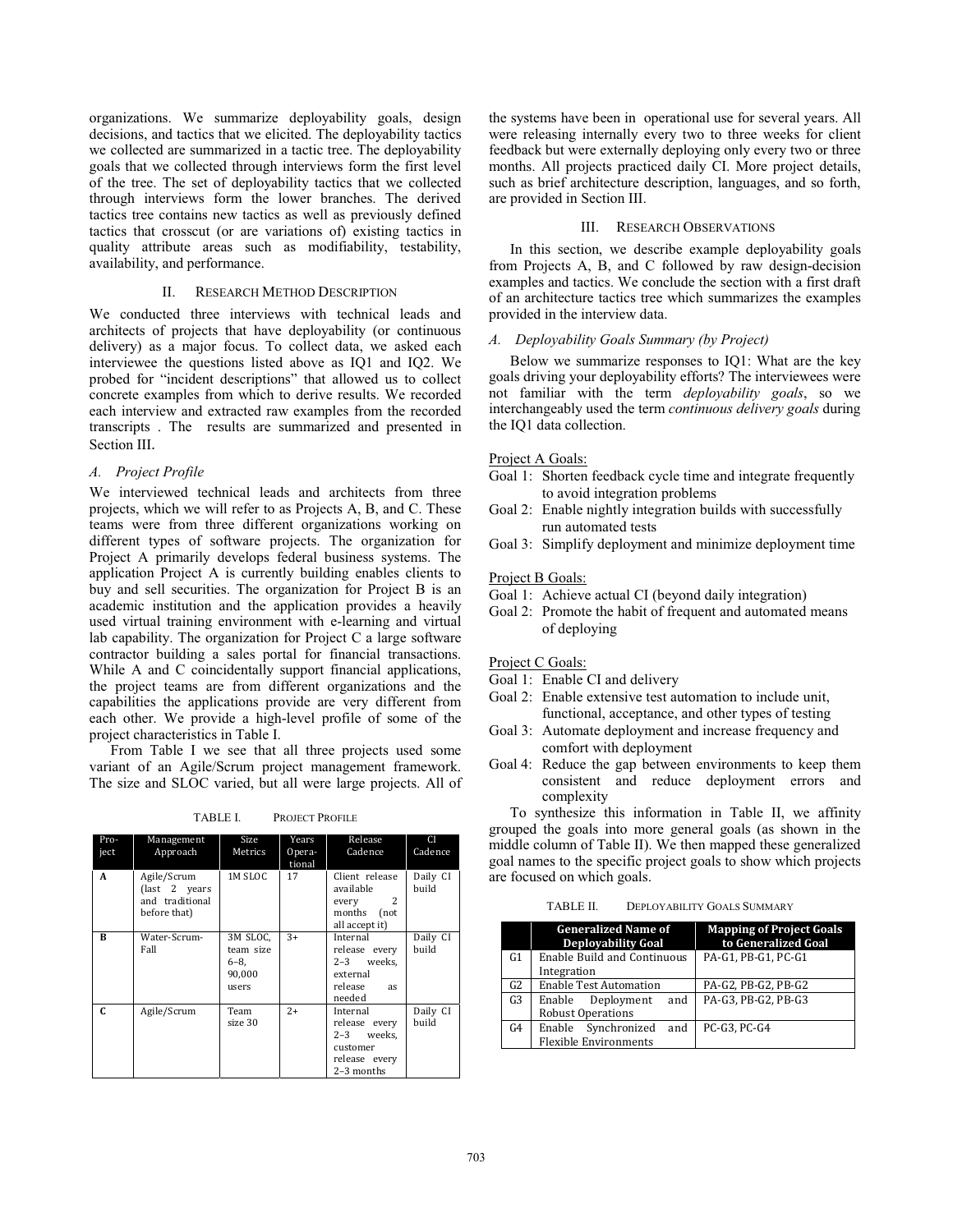# *B. Examples of Design Decisions to Support Deployability*

In this section, we provide a summary of the raw-data design decisions that we gathered from Projects A, B, and C in response to IQ2: What are some examples of architecture decisions that have enabled these goals?

For each design decision, we suggest a generalizable architectural tactic that the decision instantiates. The tactics are drawn either from our existing work on architecture tactics [4], a variation of an existing tactic (beyond the instantiation), or new tactics.

Project A is a financial application that has several customized variants of the software deployed to eight client sites. The architecture for Project A is a thick client written in  $C#$  with a  $C++$  and Java back end, which is currently being ported to Java. Examples of Project A's design decisions are summarized below:

- **PA-D1: Integrated test framework.** Project A built an integrated test framework to allow the team to simulate the performance of the system under varying conditions. For example, as part of the nightly build, they used the framework to process batches of transactions and monitor performance to see if it falls below an established threshold. The integrated test framework supports testing of distributed message communication (e.g., message queues and backend processes).

**Initial Tactic Assessment:** Integrated test framework is an instance or a variation of the Testability tactic Specialized Access Routines/Interfaces.

- **PA-D2: Script-driven process shutdown.** The Caching tactic was used to improve performance. However, this change made it difficult to put the system in an appropriate state to run a clean test (i.e., to clear the cache). As a result, often the team would have to shut down the system several times during the nightly build to obtain a clean test state. To enable automated performance testing using the integrated test framework, the team built "hooks" into the application to allow for stopping and restarting processes. This allowed the team to ensure that all tests begin in a good, known state.

**Initial Tactic Assessment:** Stopping and starting of processes for testing is an instance or variation of the Testability tactic Record/Playback. Caching is an instance of the Performance tactic Maintain Multiple Copies.

- **PA-D3: Web service consolidation.** The application has a C# thick client, and updating the software on the client side required configuration of four web services. The customer organization found this to be a timeconsuming and error-prone deployment process. So the team consolidated the four web services to a single web service. To make this change, additional interfaces were created in the single web service, and the addresses of the calls in the front end of the application were modified to reflect the new URLs for the existing interfaces. The interfaces in the combined web service had much in common, such as shared data (database tables) and shared classes, so the change resulted in increased semantic cohesion. A problem with the prior

implementation was that each web service had its own set of database connection pools, so one service could potentially run out of database connections while another service still had some available. By consolidating to a single web service, they were also able to have a single, larger pool of database connections.

**Initial Tactic Assessment:** Combining web services into one web service with several interfaces is an instance of the Modifiability tactic Increase Semantic Cohesion. The connection-pooling decision is an instance of the Modifiability tactic Abstract Common Services as well as the Performance tactic Reduce Overhead.

We note that there is a trade-off being made in this example (PA-D3). The team is decreasing semantic coherence and increasing coupling, which can reduce modifiability, to reduce deployment time/complexity and minimize performance overhead.

- -PA-D4: Parameterization. The team made use of parameterization for environment variables such as database and server names. This allowed the client to change these as needed without changing the build. **Initial Tactic Assessment:** Use of Parameterization and Use of Configuration Files are subtactics or variations of the Modifiability tactic Defer Binding Time.
- - **PA-D5: Self-monitoring.** The team added alerting to monitor the system during operation. The team employed proactive internally and externally driven logging. For some critical components, they have incorporated the capability for components to do a self-check to detect internal component faults or failures. In other cases they use a polling approach to detect failures that must be checked externally (e.g., to check that the message exchange state is functioning as expected). Based on the output of the detection mechanisms captured in the logs, alerts can be configured to send emails and messages or customized to be integrated with client systems.

**Initial Tactic Assessment:** Polling and component self-checks are instances of the Availability tactics<br>Monitor, Self-test, Ping/Echo, or Heartbeat. Monitor, Self-test, Ping/Echo, Notification can be considered part of Availability tactics Exception Detection and Exception Handling.

Project B is a virtual training environment with an elearning system and virtual lab capability. The architecture for Project B is a cloud platform (software as a service) with virtualization to provide a training sandbox. Languages used on Project B include .NET, C#, Java, HTML, CFS, jQuery, and Javascript. Examples of Project B design decisions gathered in response to IQ2 are summarized below:

-**PB-D1:** Adapter container. Project B leveraged automated deployment scripting, deployment-focused configuration management tools (e.g., Chef), and virtualized environment generation tools (e.g., Vagrant). The team described use of an adapter container that lives within specific environments, or on a specific virtual machine environment, which allows them to run the same Chef scripts in multiple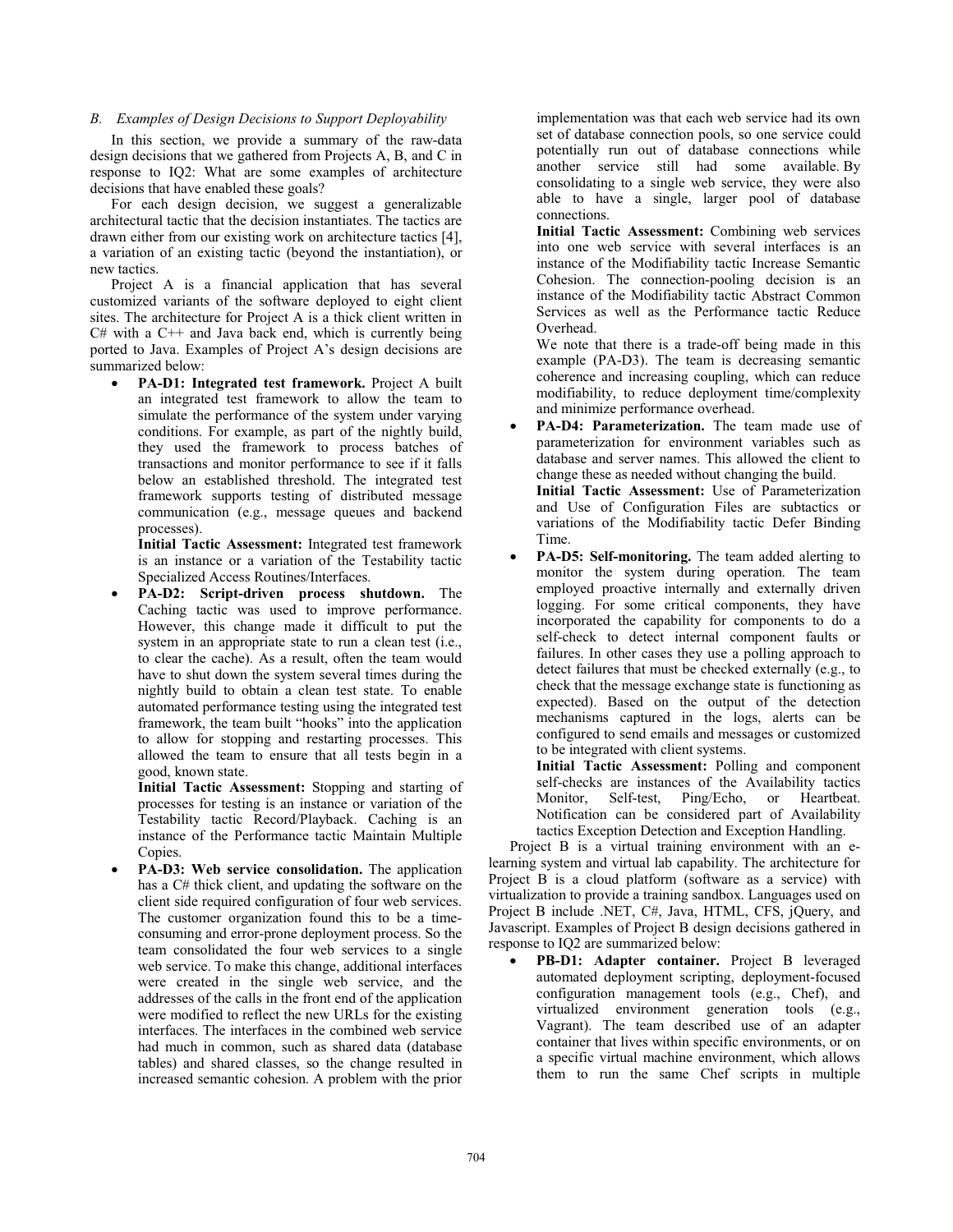environments (e.g., development, staging, and production). This promotes environment consistency.

**Initial Tactic Assessment:** Configuration Files are subtactics or variations of the Modifiability tactic Defer Binding Time. The adapter container has similarity with the Testability tactic Sandbox; however, in this usage context the container enables rapid and consistent deployment. Virtualization is used to create and manage the environments in which the applications run.

- **PB-D2: Single-responsibility principle and distributed service architecture.** The team described use of the single-responsibility principle, which is an instance of the Increase Semantic Coherence tactic, to support unit testing and rapid deployment. They designed methods and classes as isolated services with very small responsibilities and well-defined interfaces. This allows the team to test individual units independently and to write (mocks of) the inputs and outputs of each interface. It also allows them to test the interfaces in isolation without having to interact with the entire system. They also use services to communicate independently (e.g., Web server APIs or RPCs), so they can have the individual, fine-grained permissions to access the database and specific services. They added that modularizing features, lower coupling, and increased cohesion enable deployment and continuous delivery, explaining, "otherwise you may have to push the whole three million lines of application every time a change is made and if you have to do that you are in a world of hurt."

**Initial Tactic Assessment:** The single-responsibility principle is another way of describing the Modifiability tactic Increase Semantic Coherence. Writing small, encapsulated unit tests is an example of the Modifiability tactic Encapsulation and Maintain Existing Interface.

- **PB-D3: Managing and reproducing state.** Project B suggested that it is helpful to design the system such that it is possible to inject the state easily for automated testing (e.g., a database or cache rather than RAM). This required making changes to the architecture to reproduce the state. They suggested that management of state to support testing is a design consideration that must be considered early because of implications over scope of control for development artifacts such as containers, application, and data. An approach Project B says they have observed in practice, but that they do not subscribe to, is pushing shared services logic into the container (e.g., Java authentication and authorization). This is not preferred because the teams says their developers have less control to debug and run automated tests when they can't work within isolated environments.

**Initial Tactic Assessment:** State injection to support automated testing is a variant of the Testability tactic Record/Playback. The changes made to support state injection are an instance of the Testability tactic Specialized Access Routines/Interfaces.

- **PB-D4: Self-initiating version update (supports Version Control.** Project B described challenges with the client site database version getting out of sync with the application. In response, they wrote an application version-checking harness that checks database version upon user login and automatically runs scripts to update the database (if needed) to align with the current version of the application. Application changes to enable this capability were made to the presentation layer and business/data layers, such as the ability to detect database state upon login. This self-initiating update approach also supports availability because the upgrade approach did not require taking down the application server.

**Initial Tactic Assessment:** Login-initiated version monitoring is similar to the Availability tactic Condition Monitoring; however, the usage focuses on updating an element in the application (the database) rather than handling fault or failure. The ability to bring the database to the correct version is a variation of the Availability tactic State Resynchronization.

- **PB-D5: Monitoring and auto-scaling.** Load balancing and monitoring capabilities were used to monitor and manage average load cycles. To support scalability, they added capability for worker components to grab jobs as they become free or start more workers if needed. This approach supports the ability to scale up and down in an automated manner.

**Initial Tactic Assessment:** Load balancing is an example of the Performance tactics Maintain Multiple Copies and Increase Available Resources.

Project C is a financial application sales portal. The architecture is a distributed set of services with a front end built using Java Server Faces and a backend Microsoft SQL server database. Project C was originally built with a middle tier leveraging web services but was later re-architected to use Enterprise Java Beans instead of web services. Examples of Project C design decisions gathered in response to IQ2 are summarized below:

- **PC-D1: Removing web services and collapsing the middle tier.** Project C struggled with version synchronization between application and web services, latency issues, and an overly complex deployment configuration. They made the decision to remove web services used for data access from architecture and rewrite these as Enterprise JavaBeans—essentially, the collapsing of the entire middle tier. This change immediately improved performance, eliminating marshaling and un-marshaling of XML and middle-tier transformation. With this change they could deploy the entire application as one file (one version) to the primary and replicated server environments. They also eliminated a configuration in which the application servers had to be updated and managed separately from the middle-tier servers. After the change, the servers were exactly the same, which eliminated synchronization of the web-tier and the middle-tier deployment. Finally, this change also made testing easier, because developers could test without having to set up and utilize web services.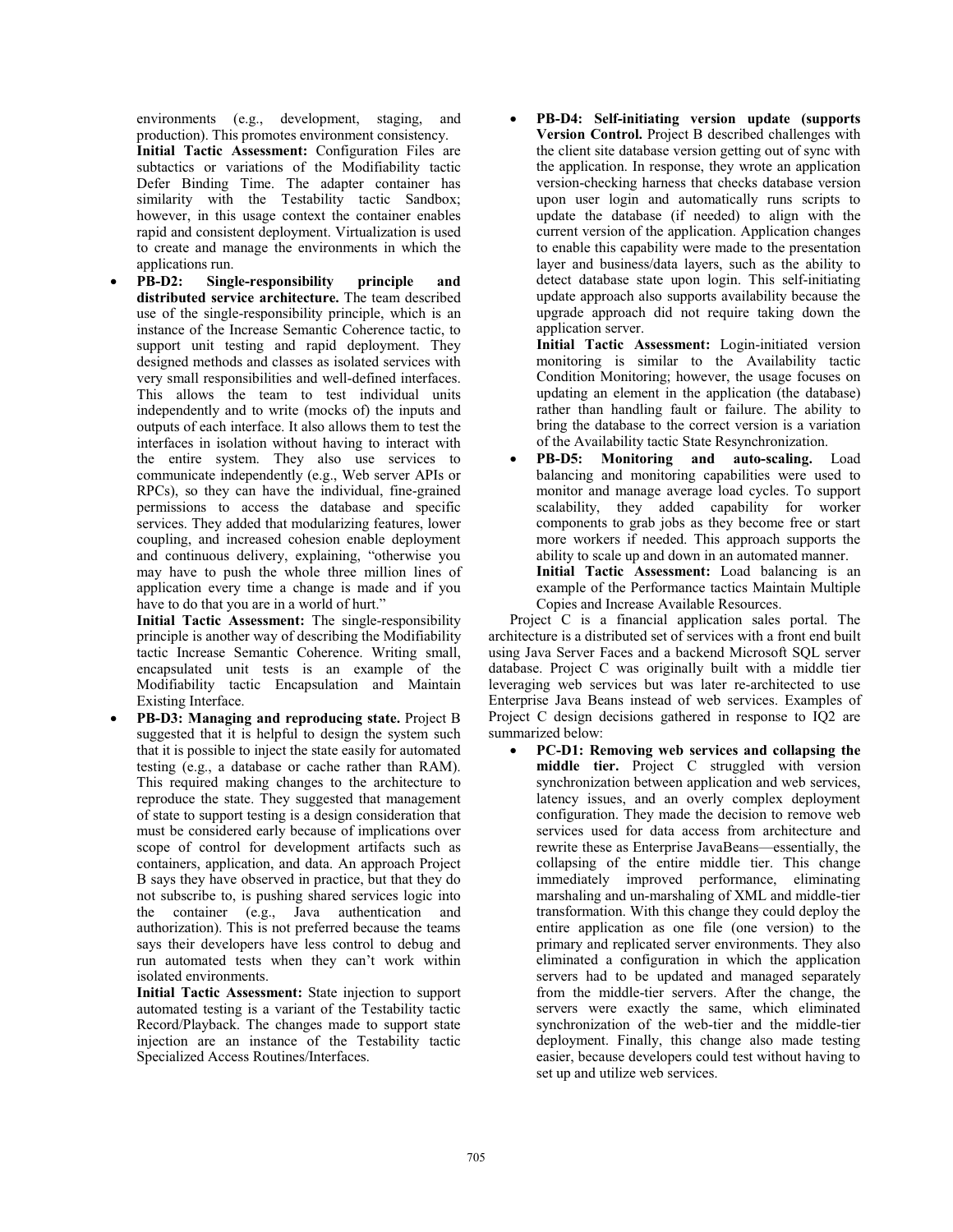**Initial Tactic Assessment:** The removal of web services in this example is an instance of the Performance tactic Reduce Overhead.

It is also important to note the trade-off being made in this example. This removal of the web services layer promotes performance and reduces deployment time and complexity, which may influence modifiability.

- -PC-D2: Parameterization. Parameterization is used to allow for changing content such as branding or messages and marketing text. Project C also suggested avoiding use of static variables for ease of testing. **Initial Tactic Assessment:** Use of Parameterization and use of Configuration Files are subtactics/variations of the Modifiability tactic Defer Binding Time.
- - **PC-D3: Load balancer.** Project C uses a load balancer to provide active and passive redundancy. This also allowed them to roll out a change by switching from one application server to another (described as "blue-green switching" in *Continuous Delivery* [1]). If there are problems with the release, the other version is still running and users can be redirected to the other server.

**Initial Tactic Assessment:** The load balancing capability leverages the Performance tactic Maintain Multiple Copies and the Availability tactic Active Redundancy.

- **PC-D4: Bundle and rollback feature and data layer change.** The team used a tool called RedGate to deploy database SQL changes with a feature. With this approach, the database scripts are checked in and the SQL is automatically run against the database by the build tool. This approach allows application feature and database changes to be rolled back simultaneously. **Initial Tactic Assessment:** The bundling and rollback capability leverages the Availability tactic Rollback.

#### *C. Deployability Tactics Strawman Tree*

Fig. 1 is a straw-man deployability tactics tree derived from raw data in Section III.B intended to summarize the tactics collected from the three case study interviews. Most of the



FIG. 1. DEPLOYABILITY TACTICS TREE

tactics captured in the interview data crosscut existing tactic trees. It is premature to try to say with absolutely certainty whether these are existing "as is", new or variations of existing tactics. However, based on the interview data we have collected to date we felt comfortable making an initial assessment which we hope to validate through follow on work. In the Fig 1 we also point out that the modifiability-related tactics shown under Enable Continuous Integration also enable Test Automation. The crosscutting tactics shown in Fig 1 are primarily from the performance, modifiability, testability, and availability tactics trees.

## IV. DISCUSSION

In addition to employing software application-related architectural decisions and tactics, all three projects described using several other enablers that were critical to their success. These were generally a mix of practices and tool/environment support. For example, Project A created an automated database script to minimize update time during database release. Project B leveraged automated deployment scripting, deploymentfocused configuration management tools (e.g., Chef), and virtualized environment generation tools (e.g., Vagrant). Project C used a tool called RedGate so they could bundle and deploy database SQL changes with a feature. On Project B, while software architecture was not impacted by adopting these approaches and tools, other related architectural elements, such as network and deployment architecture, were impacted. For example, automated deployment systems had to be reconfigured to communicate with staging and production networks, and all necessary automation client tools had to be installed on virtual machines housing the application.

The examples in the previous paragraph raise an interesting topic that our team spent some time discussing. Traditionally, there has been a fairly strict line drawn between the application and supporting infrastructure and tool environment (e.g., testing tools, configuration management tools, deployment scripts, and other components). The later have been considered external to the system. Examples such as those described by Project B, where decisions related to deployment support significantly impact the infrastructure or network on which the applications run (in some cases, even production environments), beg the question of whether these components and tools traditionally considered external to the application should continue to be thought of as external or whether we are entering an era when the lines are blurred and, perhaps these should be reconsidered as a combined ecosystem.

## V. CONCLUSION

This work is intended to explore the hypothesis that architecture contributes to achieving continuous delivery and deployability goals. The concrete tactics captured in this paper provide a start toward validating our hypothesis. Our hope is to continue to investigate this research area through additional empirical research activities. Takeaways from our exploration include the following:

 $\bullet$  As we analyzed the data collected in our interviews, we found that many of the key decisions made by the projects were architectural.